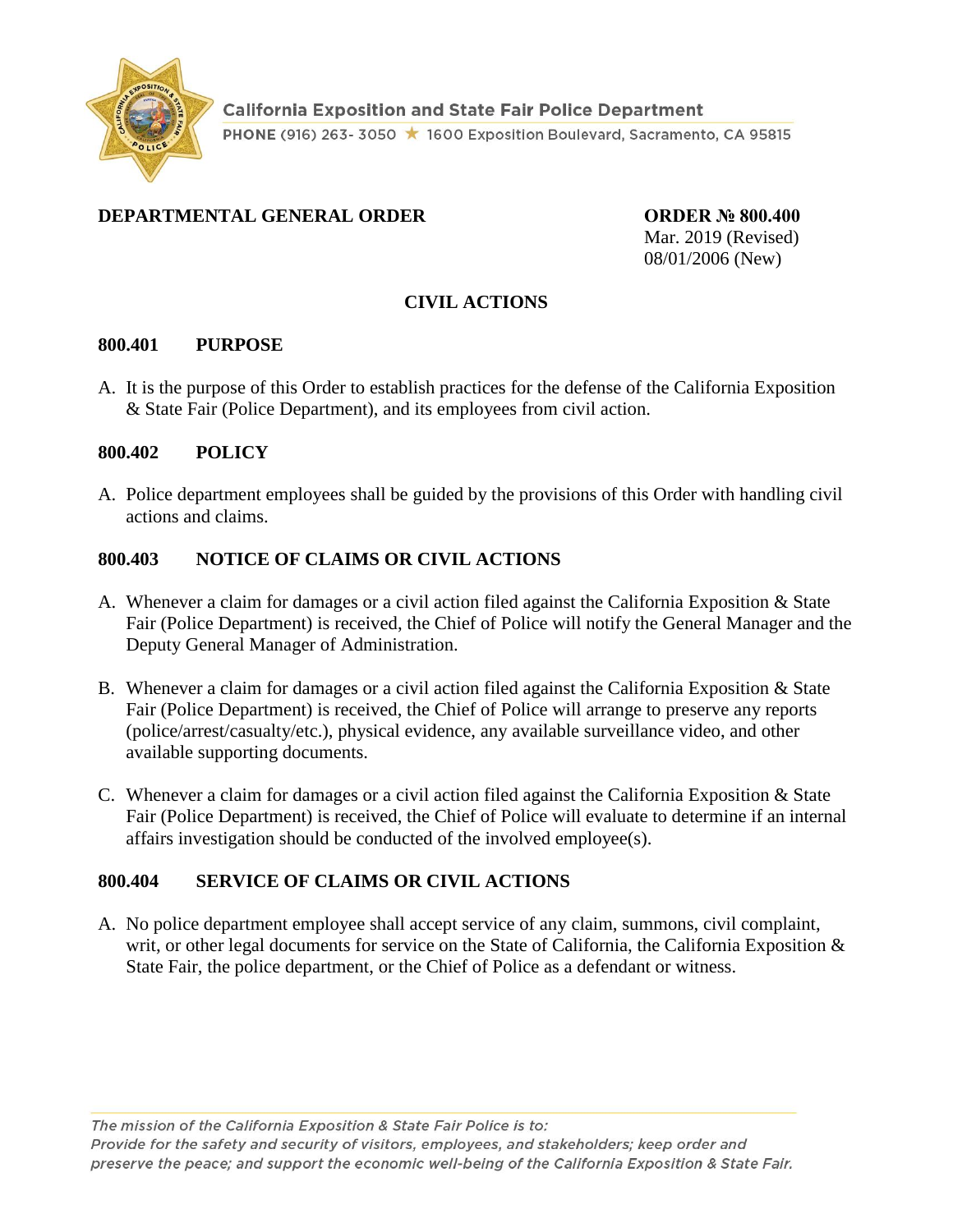- B. Any attempted service of any claim for damages or civil action shall be referred to the California Office of the Attorney General for processing.
- C. Documents which an employee is also named. Police department employees may accept service of legal documents resulting from their official acts within the course and scope of their employment which are directed to them personally and in which the State of California, California Exposition & State Fair, or the Chief of Police are named as individual defendants. Supervisors may also accept service of documents on behalf of police department employees.

# **800.405 SERVICE OF SUMMONS AND COMPLAINT**

- A. Proper Service. Pursuant to Government Code § 955.4, proper service of the summons and civil complaint on the police department is affected by service on the California Office of the Attorney General.
- B. Reporting Receipt of Summons and Complaint. In every instance in which an employee is served a summons and complaint, immediate notification to the California Office of the Attorney General shall be made. This is critical to the defense of a case. When more than one employee is served in the same case, each service shall be reported. A summons and complaint requires a response to the court by the California Office of the Attorney General for each individual served. Failure to report can result in a default judgment for which an employee can be made personally liable for monetary damages. The Chief of Police or designee shall ensure the information is transmitted to the California Office of the Attorney General.

# **800.406 DEFENSE OF EMPLOYEES – CRIMINAL CHARGES**

Authority. Government Code § 995.8 provides that a state agency is not required, but may provide for the defense of an employee in a criminal action.

- A. Outside Agency Investigations. The California Office of the Attorney General shall be notified immediately whenever a criminal investigation into the possible misconduct of a departmental employee is being conducted by local agencies or the Federal Bureau of Investigation. Immediate notification will allow sufficient time for processing requests for legal counsel should such a request be received.
- B. Approval. A request from a police department employee for legal defense in a criminal matter requires approval by the California Exposition & State Fair's General Manager. Pursuant to Government Code § 995.8, agency approval is based on the following criteria:
	- 1. The act or omission involving the employee occurred within the course and scope of employment.
	- 2. The employee acted (or failed to act) in good faith, without malice and in the apparent interest of the agency.
	- 3. Providing defense is in the best interest of the agency.